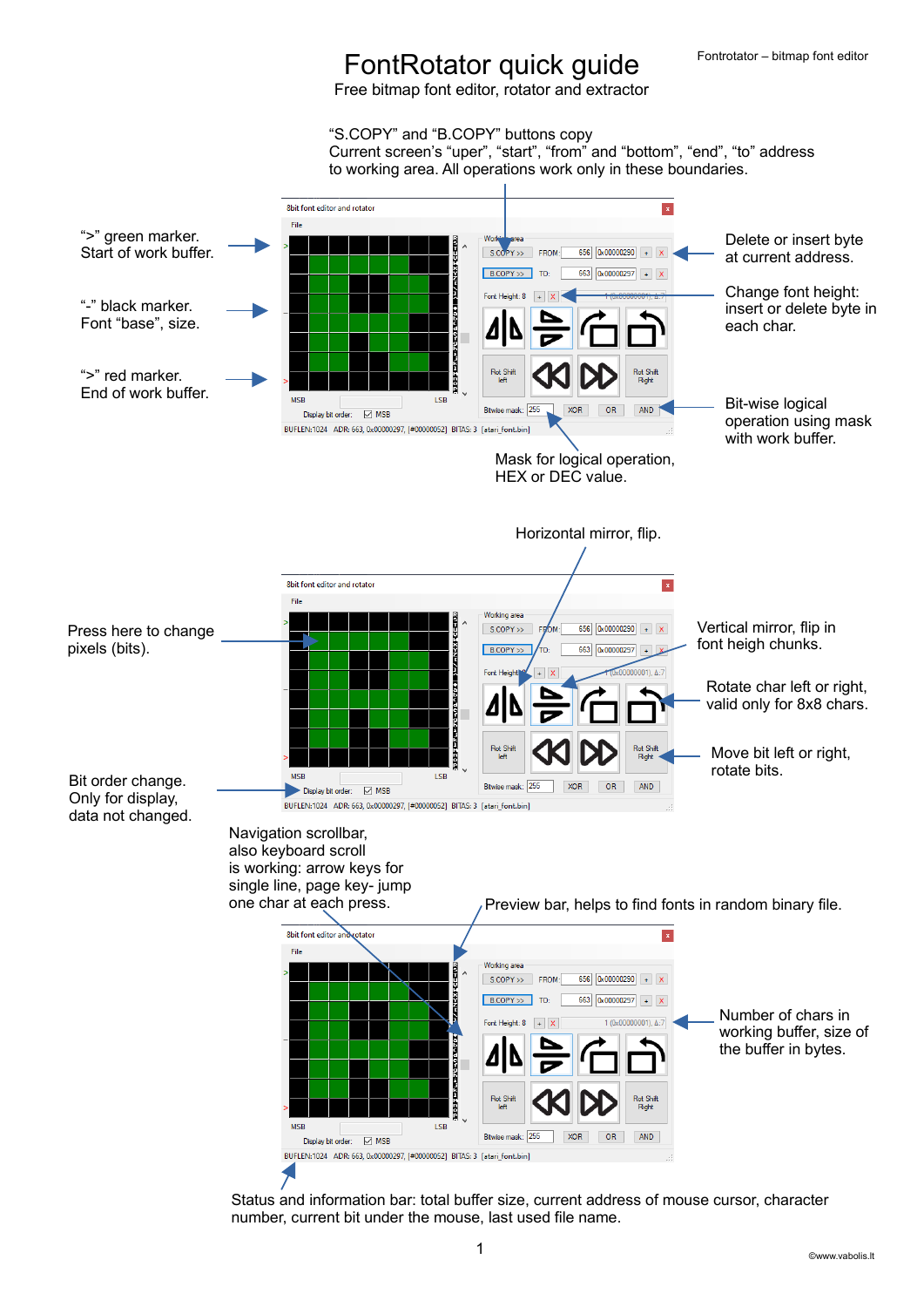8bit font editor and rotator

 $File$ New Load binary Append binary  $S$ ave binary Export C Export text Import text Font Height Create New descript About

## **How to find font in some ROM file:**

Select "load binary" from file menu and load your unknown file. Here I am using VGA BIOS file from some old ISA EGA video card.

> Exit ı. 8bit font editor and rotator  $\vert \mathbf{x} \vert$ File Working area  $0$  0x00000000 + x S.COPY >> FROM: B.COPY >> TO: 32767 0x00007FFF + X 4096 (0x00001000) A:32767 Font Height: 8 Rot Shift Right **MSR**  $1.5R$ Bitwise mask: 255 **XOR** OR AND Display bit order: ○ MSB BUFLEN:32768 ADR: 0, 0x00000000, [#00000000] BITAS: 0 [Award EGA BIOS V1.6a.bin] 8bit font editor and rotator  $\vert x \vert$ File Working area  $S$ .COPY >> FROM:  $0 | 0x000000000| + | X |$  $32767$   $\boxed{0x00007$ FFF  $+$  X  $B.COPY \gg$ TO: 4096 (0x00001000), Δ:32767 Font Height: 8  $+$   $\times$ ķ **Rot Shift** Rot Shift Right **MSB LSB** Bitwise mask: 255 **XOR** OR AND Display bit order: MSE BUFLEN:32768 ADR: 25103, 0x0000620F, [#00000C41] BITAS: 0 [Award EGA BIOS V1.6a.bin]



BUFLEN:32768 ADR: 25251, 0x000062A3, [#00000C54] BITAS: 0 [Award EGA BIOS V1.6a.bin]

Binary file is loaded and truncated to 1M. Displays is showing some random pixelsit is video card software.

Scroll data until some recognizable characters appear in preview bar or in edit window. This BIOS has several fonts inside.

Move scrollbar or press keys to align top of the first interested char with edit window's top. Press "S.COPY" to record start address of the font.

Font size is bigger than 8 rows. Calculate font size or just guest it. This font is 14 pixel (rows) height.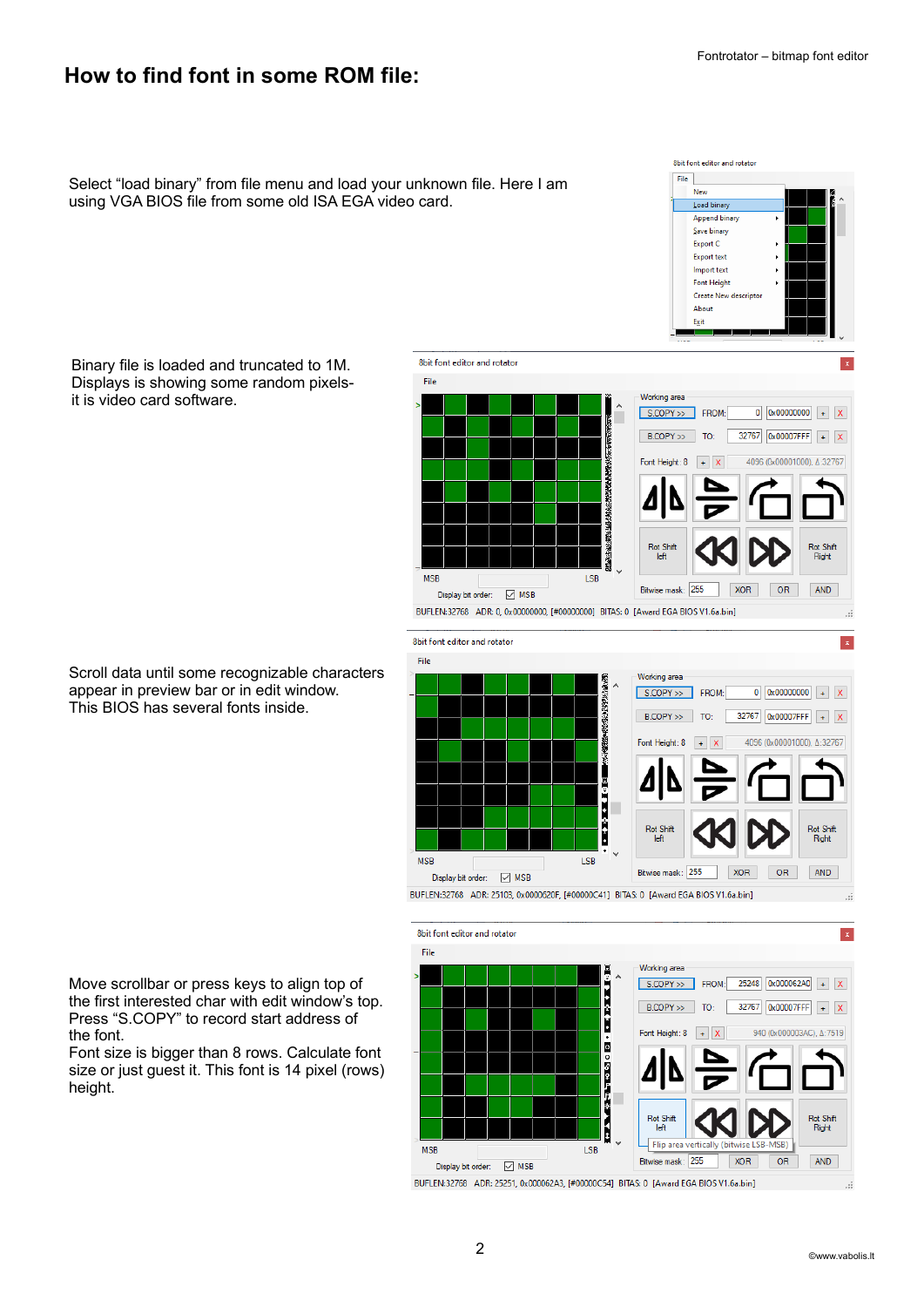From program menu, select "Font height", in this case it is 14 pix. This menu do not change anything in the font, only the display. Font height value is used in some editing functions, for font descriptors and C source export.





When last char is displayed, press "B.COPY" button. The red marker will display bottom of the char, status window near font height will display

Scroll down to the last character we want

chars (at selected height) in this buffer.

scrolling.

.

Now it is good time to save new binary. Do not forget to change

file name, unless you want to overwrite file.

Reload new file to program. Now the file is smaller and contains only font selected in previous operations.



| 8bit font editor and rotator |                                      |  |
|------------------------------|--------------------------------------|--|
| File                         | Edit                                 |  |
|                              | Copy selection                       |  |
|                              | Paste from start [insert 0 bytes]    |  |
|                              | Paste from start [overwrite 0 bytes] |  |
|                              | Insert empty data at the start       |  |
|                              | Delete selection                     |  |
|                              | <b>Trim selection</b>                |  |
|                              | xxx                                  |  |
|                              |                                      |  |

Or just select menu item "Edit/Trim selection"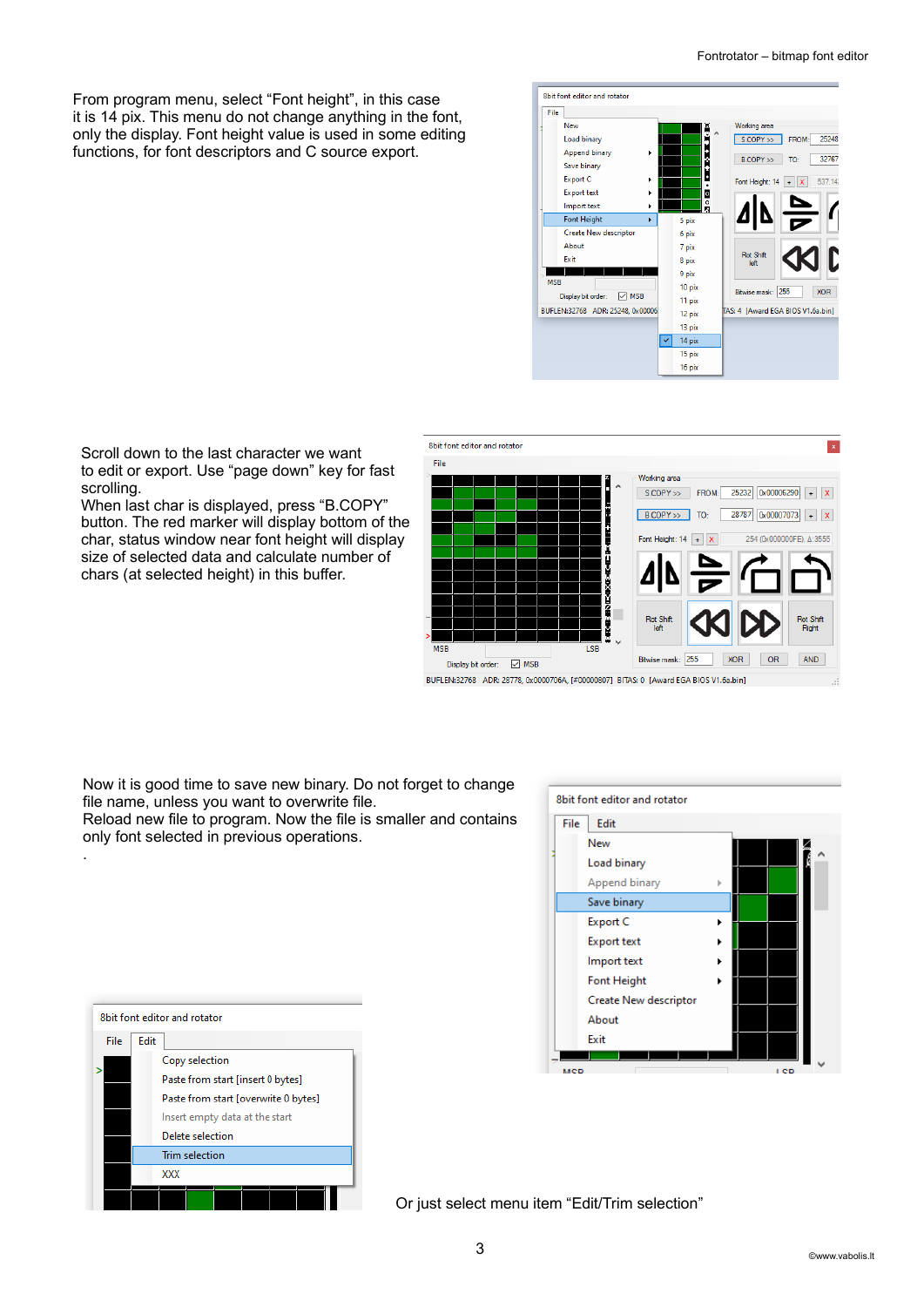For this demo, font height is too big, there are several lines below character.

Only some special characters are using this space. We can remove some lines at the "char base" marked with black "-" symbol at edit window.

Just press red "X" near font height size. New size of the font is "11"



Font height is 11 rows, whole buffer is smaller too: from 3556 bytes it shrunk to 2794. Some symbols maybe are damaged, but basic font is OK. The only thing is, that symbols are on the bottom of the char matrix. We can chage it.

Press "X" button near "FROM" address. This will delete one byte at the beginning of the buffer. And press "+" button near "TO" address. This will add one byte at the end of buffer and the font will align to the new boundaries.

Status windows shows that we have 254 chars, difference between start and stop address is 2793, and bottom line shows that total size of the buffer is 2794 bytes (zero address is also



one byte). The char "A" and mouse are at adress 724 decimal (or 02D4 hex), it is [41 hex]'st char in the file. The mouse pointer was last detected on  $7<sup>th</sup>$  bit of current address in the edit window.

Do not forget to save your new extracted font to file.

Now we can edit pixels in the font, delete unused characters, move or mirror whole font or even single chars or groups. To work with single char or group of chars, use "COPY" buttons to select working area. After all edits, do not forget to select whole working area to save or export. All file operations are dealing only withing the selected area. Take note, that "rotate" functions are only valid with the 8x8 pixel fonts.



No problems to mirror whole or only part of the font. Take note, that vertical mirror is working with chunks of data in the size of font and aligned with font base (that black "-" symbol in the left of the edit window).





 $\overline{\mathbf{x}}$